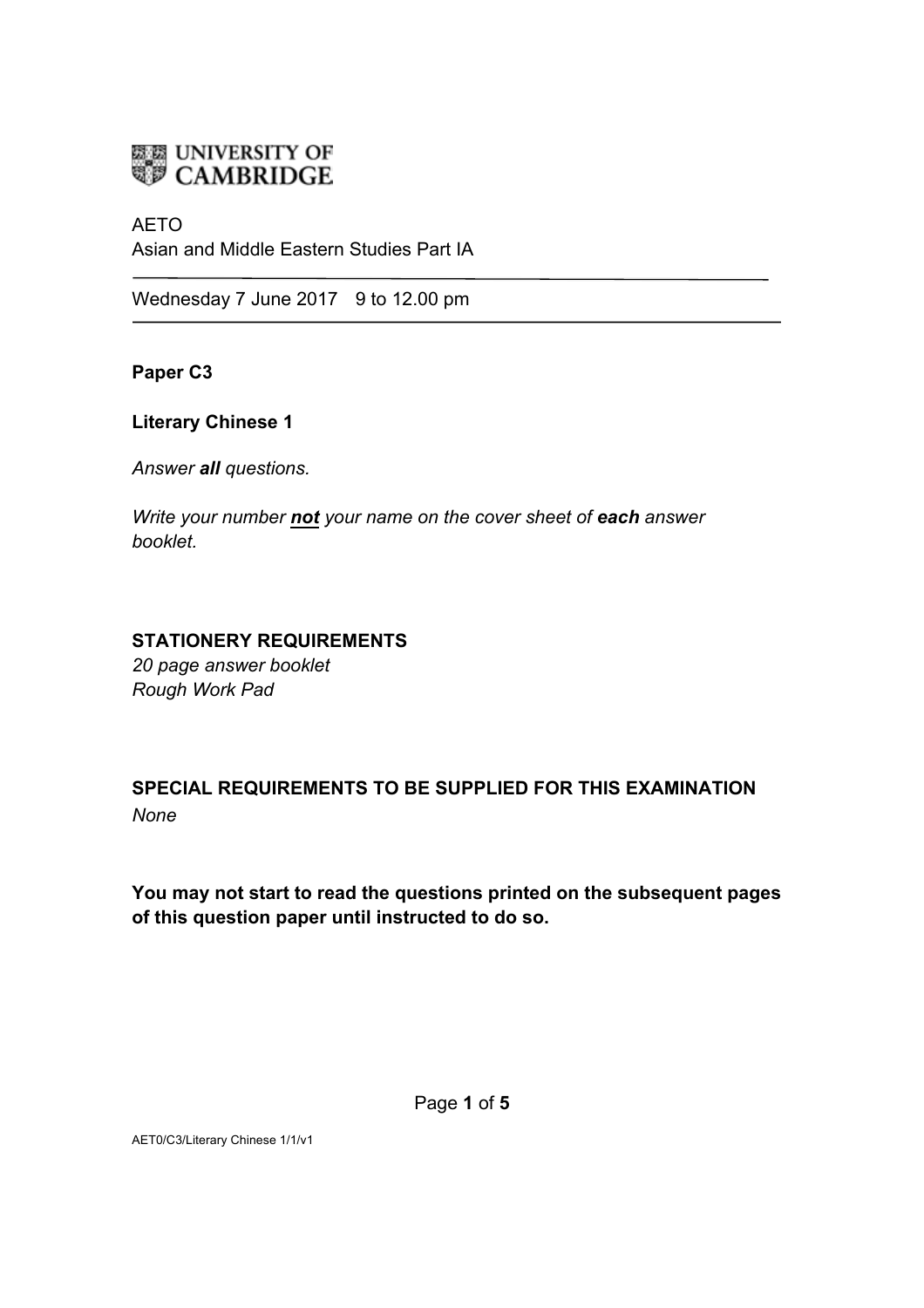**Section 1.** Translate the following passages into **English (35 marks).**

#### **a) Seen**

大學之道,在明明德,在親民,在止於至善。知止而后有定,定而后能靜,靜而 后能安,安而后能慮,慮而后能得。物有本末,事有終始,知所先後,則近道 矣。古之欲明明德於天下者,先治其國;欲治其國者,先齊其家;欲齊其家者, 先脩其身;欲脩其身者,先正其心;欲正其心者,先誠其意;欲誠其意者,先致 其知;致知在格物。物格而后知至,知至而后意誠,意誠而后心正,心正而后身 脩,身脩而后家齊,家齊而后國治,國治而后天下平 。

*Liji*, 禮記, 42 ("Da xue" 大學)

### **b) Unseen**

文公之時,宰臣上炙而髮繞之,文公召宰人而譙之曰:「女欲寡人之哽邪?奚為 以髮繞炙。」宰人頓首再拜請曰:「臣有死罪三:援礪砥刀,利猶干將也,切 肉,肉斷而髮不斷,臣之罪一也;援木而貫臠而不見髮,臣之罪二也;奉熾爐, 炭火盡赤紅,而炙熟而髮不燒,臣之罪三也。堂下得無微有疾臣者乎﹖」公曰: 「善。」乃召其堂下而譙之,果然,乃誅之。

*Han Feizi jishi* (Gaoxiong: Fuwen, 1991), 10.595-96.

宰 zǎi: steward, cook 炙 zhì: roast meat 繞 rào: to coil around, to wind round 譙 qiào: to reprimand, blame 哽 gĕng: to choke

AET0/C3/Literary Chinese 1/2/v1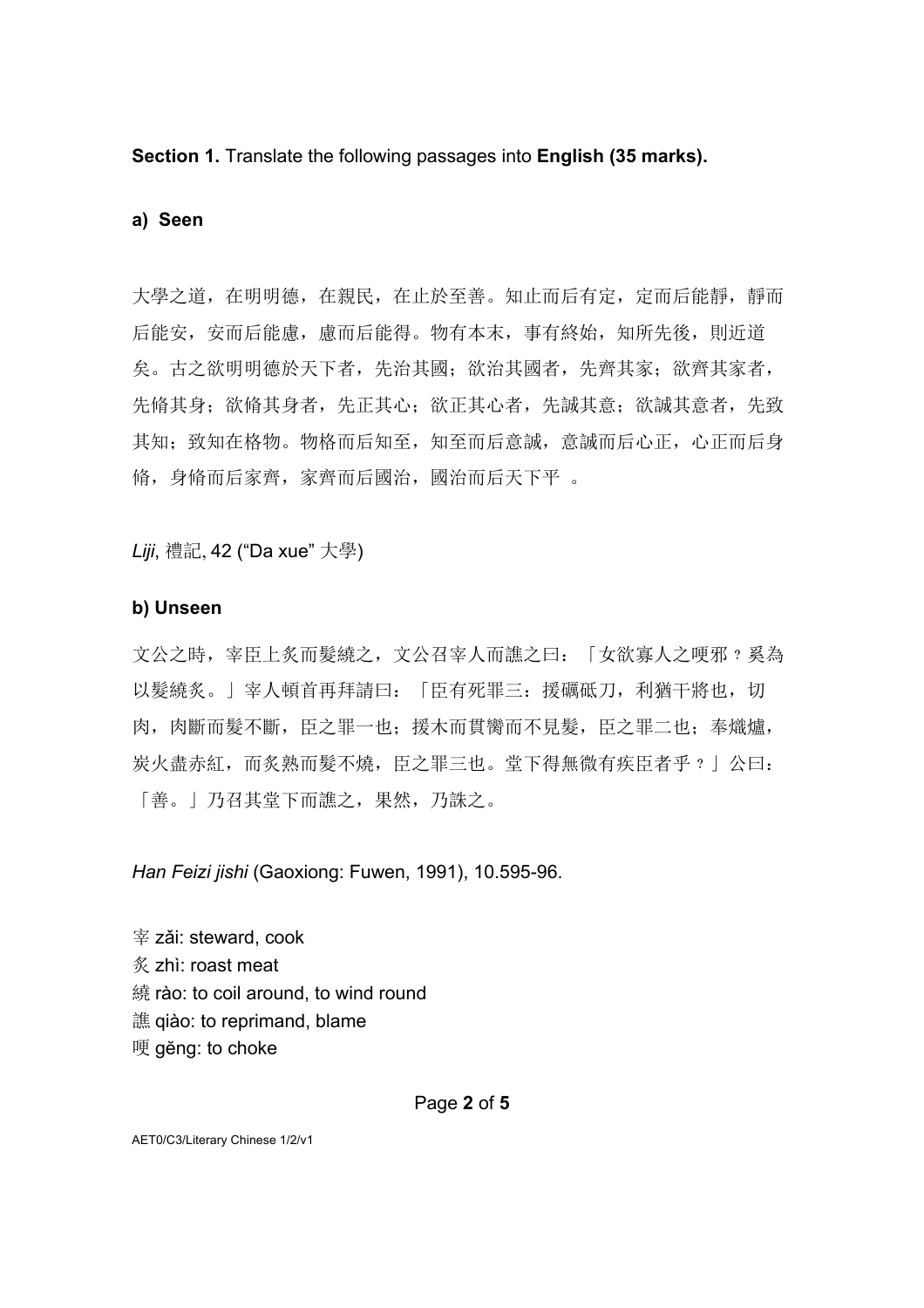頓 dùn: to bow the head (to the ground)  $l$   $\frac{1}{2}$  yuán: to pull by hand 礪砥 lìdĭ: whetstone 利 lì : (here) sharp 干將 Gānjiāng: name of a famous sword 貫 guàn: to pierce through, to skewer 臠 luán: slice of meat 熾 chì: burning, blazing 爐 lú: oven 奉 fèng: to be in charge of, to attend upon 炭 tàn: charcoal 赤 chì: red  $\n  $\n *\n *\n *\n *\n *\n *\n******$ \n*\n *\n *\n* \n *\n *\n* \n *\n *\n* \n *\n *\n* \n *\n* \n *\n* \n *\n* \n *\n* \n *\n* \n *\n* \n *\n* \n *\n* \n *\n* \n *\n* \n *\n* \n*****$ 疾 (here 嫉) jí: to envy, to be jealous 微 wēi: secretly, slightly, subtly

**Section 2.** Translate the following sentences into English. Analyze the grammar of the sentences. This includes noting all particles, identifying the parts of speech of the characters, and describing their relationships. **(35 marks)** 

- a) 夫道一而已矣
- b) 民無食則不可事
- c) 莫之能傷也
- d) 孰大於是
- e) 寡人願學而無師
- f) 人善我, 我亦善之

(TURN OVER)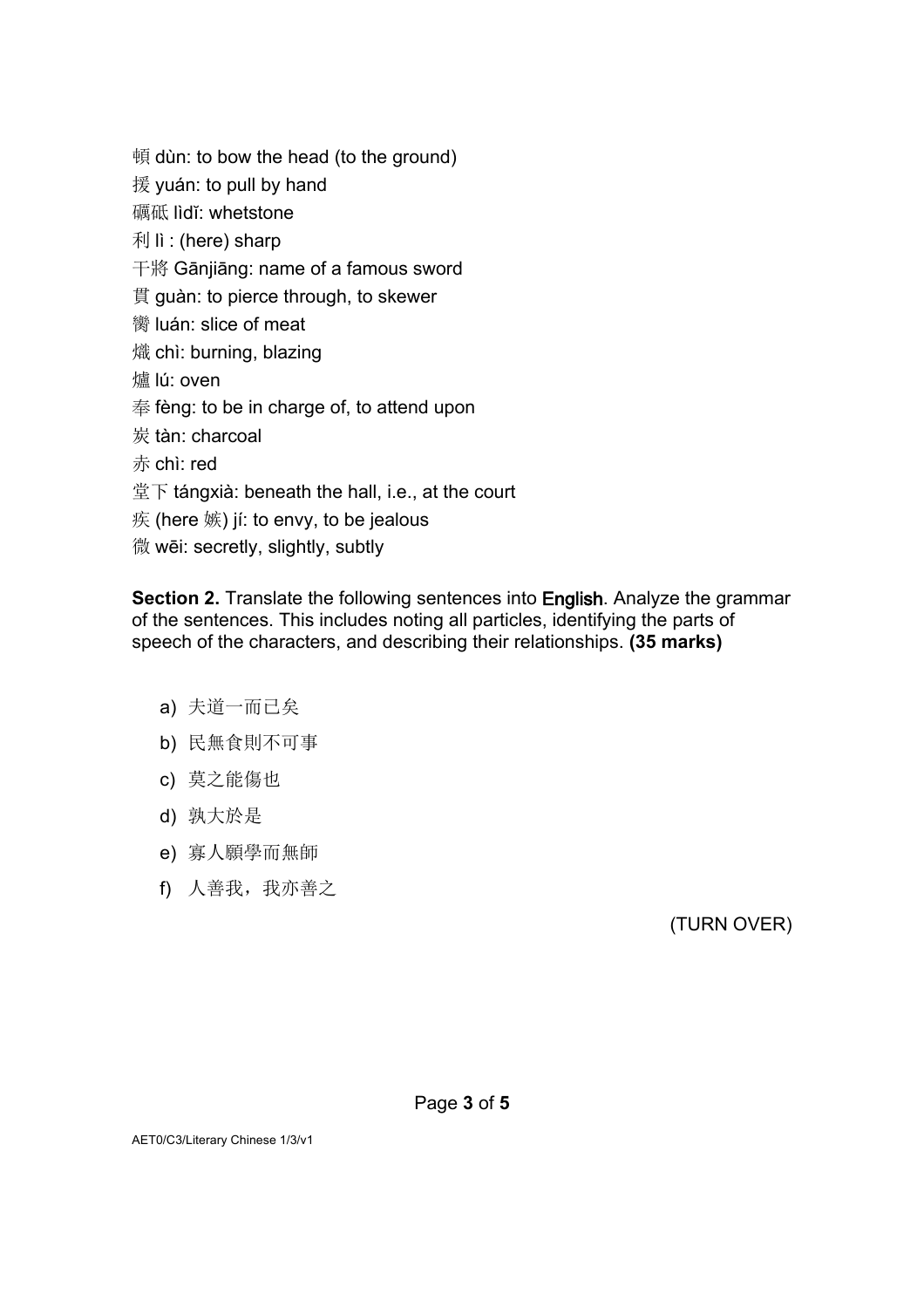**Section 3.** Answer the following two questions in English.

**A.** *Compare and contrast* the following three translations **(15 marks)**:

孫子曰:兵者,國之大事,死生之地,存亡之道,不可不察也。

- a) Sunzi said: The art of war is of vital importance to the State. It is a matter of life and death, a road either to safety or to ruin. Hence it is a subject of inquiry which can on no account be neglected. (Lionel Giles)
- b) Master Sun said: War is a vital matter of state. It is the field on which life and death is determined and the road that leads to either survival or ruin, and must be examined with the greatest care. (Roger Ames)
- c) Sun Tzu said: War is a matter of vital importance to the State; the province of life or death; the road to survival or ruin. It is mandatory that it be thoroughly studied. (Samuel B. Griffith)

**B**. Identify the source of the following two passages and briefly explain the (philosophical) point that is being made **(15 marks)**:

a) Suppose everybody in the world loves universally, loving others as one's self. Will there yet be any unfilial individual? When everyone regards his father, elder brother, and ruler as himself, whereto can he direct any unfilial feeling? Will there still be any unaffectionate individual? When everyone regards his younger brother, son, and minister as himself, whereto can he direct any disaffection? Therefore there will not be any unfilial feeling or disaffection. Will there then be any thieves and robbers? When everyone regards other families as his own family, who will steal? When everyone regards other persons as his own person, who will rob? Therefore there will not be any thieves or robbers. Will there be mutual disturbance among the houses of the ministers and invasion among the states of the feudal lords? When everyone regards the houses of others as one's own, who will be disturbing? When everyone regards the states of others as one's own, who will invade? Therefore there will be neither disturbances among the houses of the ministers nor invasion among the states of the feudal lords.